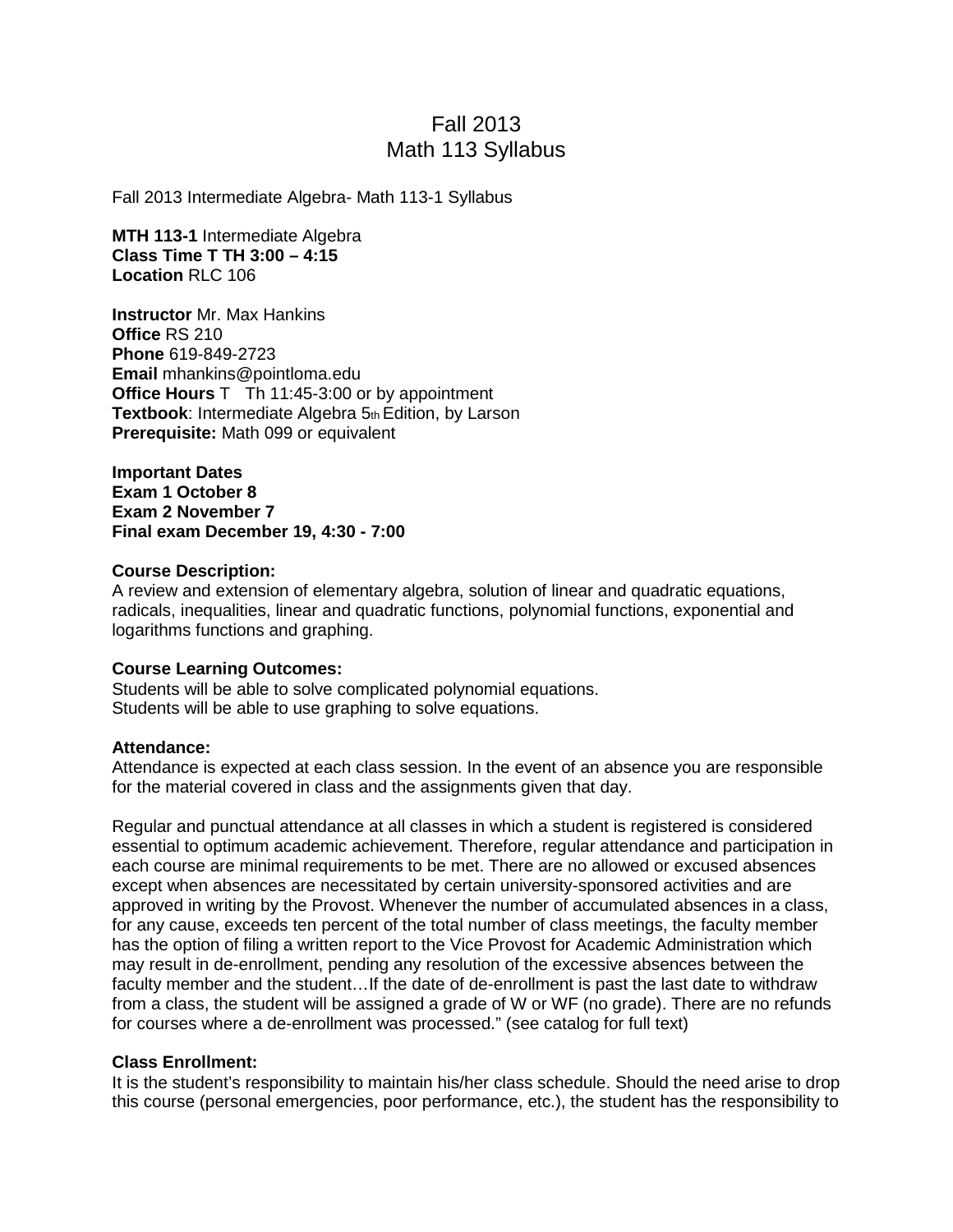follow through (provided the drop date meets the stated calendar deadline established by the university), not the instructor. Simply ceasing to attend this course or failing to follow through to arrange for a change of registration (drop/add) may easily result in a grade of F on the official transcript.

**Academic Accommodations:** Fall 2013 Intermediate Algebra- Math 113-1 Syllabus While all students are expected to meet the minimum academic standards for completion of this course as established by the instructor, students with disabilities may require academic accommodations. At Point Loma Nazarene University, students requesting academic accommodations must file documentation with the Disability Resource Center (DRC), located in the Bond Academic Center. Once the student files documentation, the Disability Resource Center will contact the student's instructors and provide written recommendations for reasonable and appropriate accommodations to meet the individual needs of the student. This policy assists the university in its commitment to full compliance with Section 504 of the Rehabilitation Act of 1973, the Americans with Disabilities (ADA) Act of 1990, and ADA Amendments Act of 2008, all of which prohibit discrimination against students with disabilities and guarantees all qualified students equal access to and benefits of PLNU programs and activities.

Students with learning disabilities who may need accommodations should discuss options with the instructor during the first two weeks of class.

### **Academic Honesty:**

The Point Loma Nazarene University community holds the highest standards of honesty and integrity in all aspects of university life. Academic honesty and integrity are strong values among faculty and students alike. Any violation of the university's commitment is a serious affront to the very nature of Point Loma's mission and purpose. Academic dishonesty is the act of presenting information, ideas, and/or concepts as one's own when in reality they are the results of another person's creativity and effort. Such acts include plagiarism, copying of class assignments, and copying or other fraudulent behavior on examinations. For more details on PLNU's policy go to: http://www.pointloma.edu/experience/academics/catalogs/undergraduate-catalog/point-lomaeducation/academic-policies

A student who is caught cheating on any item of work will receive a zero on that item and may receive an "F" for the semester. See the PLNU Catalog for a further explanation of the PLNU procedures for academic dishonesty.

#### **Final Exam: Date and Time**

The final exam date and time is set by the university at the beginning of the semester and may not be changed by the instructor. Only in the case that a student is required to take three exams during the same day of finals week is an instructor authorized to change the exam date and time for that particular student.

**Grading:** Grades for the course will be based on homework (15%), a poster session (5%), a report (5%), two exams (20% each; total of 40%), and a final exam (35%).

**Homework (15%):** Homework will be assigned every class meeting. A homework assignment is late if it is not received at the start of class on the due date. No late homework will be accepted; Please be sure that your homework is stapled together, sections are separated, there is a space between problems and the problems are in order. Your homework will be the knowledge check problems in the book, except for Chapters 6 and 10. There is no homework for 6 and 10. The knowledge check problems will include 50 extra credit problems.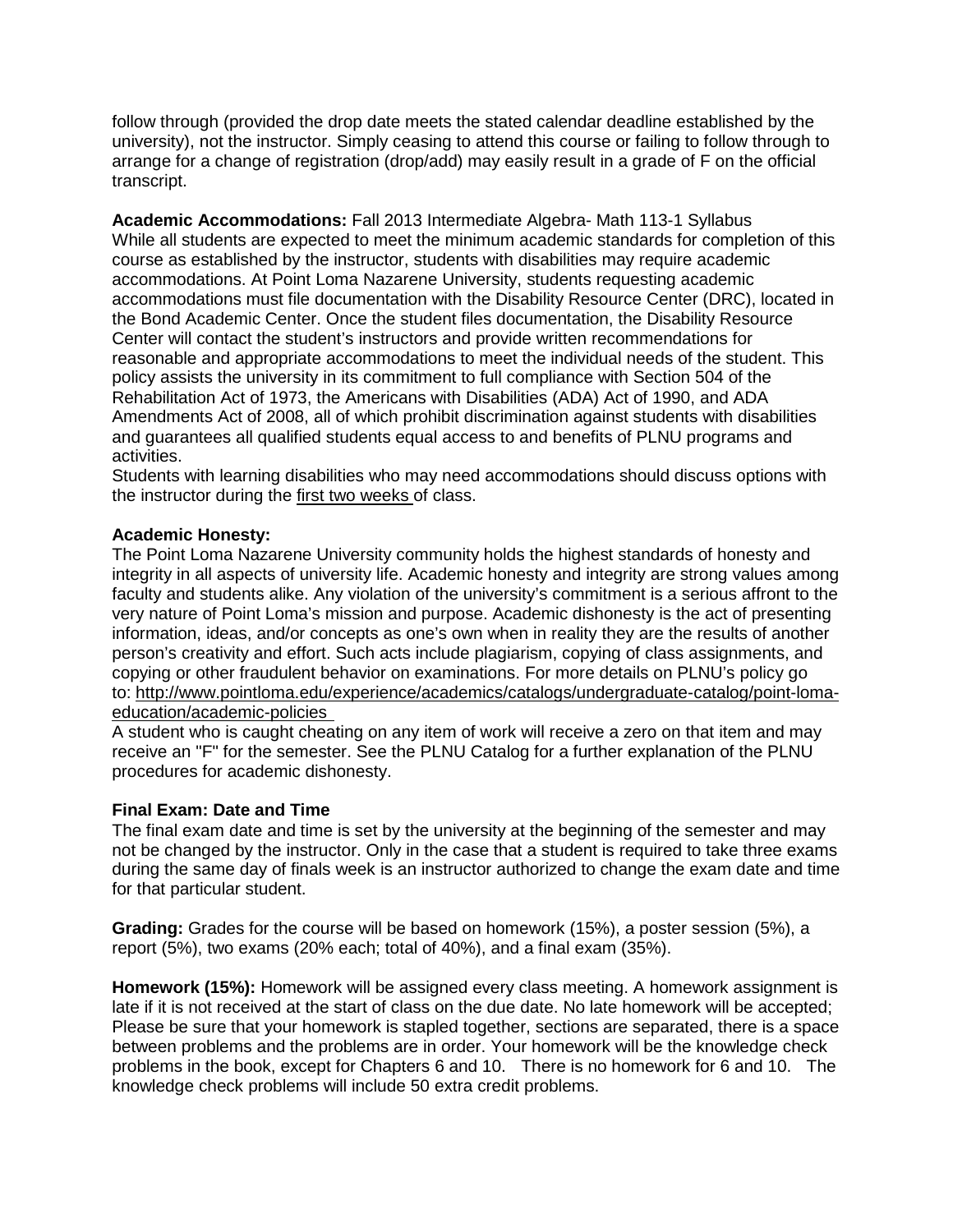**Poster Session (5%):** The poster session will be a group project on Chapter 6, Rational Functions. You will have one class period for your group to work on it, as well as time outside of class. On the poster session day, you will be expected to explain the subject to the class using your poster. Points will be assigned on the basis of correctness, understandability, neatness/appeal/creativity, and the in-class explanation.

**Project Report (5%):** Your project will also be a group project, due on Thursday 12/5. Points will be assigned on the basis of correctness, organization, neatness/appeal/creativity, and understandability. You may come by my office whenever your rough draft is done and I will evaluate your work for you, if you like.

**Tests and Final Exam (20% each and 35%):** Tests and the Final Exam will include problems and questions over material assigned in the text, readings and handouts, as well as material presented in class.

No examination shall be missed without prior consent by me or a well documented emergency beyond your control. A score of zero will be assigned for an examination that is missed without prior consent or a well documented emergency beyond your control. The examination schedule is included in the daily schedule. I do not intend to accept excuses such as poor communication with parents, benefactors, sport team sponsors and/or travel agents.

**Please note: The Final Exam is COMPREHENSIVE. December 19, (Thursday) at 4:30 to 7:00**

**Grading Scale**: Course grades will be assigned according to the following scale:

Grading Scale in percentages

| A             | R            | C            | Ð            |
|---------------|--------------|--------------|--------------|
|               | (87.5, 90)   | (77.5, 80)   | (67.5, 70)   |
| [92.5, 100]   | [82.5, 87.5] | [72.5, 77.5] | [62.5, 67.5] |
| $-$ [90,92.5) | [80, 82.5]   | [70, 72.5]   | [60, 62.5]   |

**Cell Phones:** Turn off any cell phone, pager or things that make noise while you are in class. Also, do not text or work on other classes while in class -to do so is disrespectful to me and your classmates.

**General Advice:** The key to success in this class is to attend lectures regularly and do your homework. You learn mathematics by doing it yourself. You should expect to spend approximately two hours outside of class for every one hour in class working on homework and going over concepts. A good study technique is to read one section ahead, working every example. When doing homework, please note it is normal to not be able to do every problem correct on the first attempt. This is the reason for the 50 extra credit homework points that are included in the problems. Do not be discouraged, instead seek help.

## **Sources of Help:**

- 1. Me. If you have questions, ask me. See office hours.
- 2. FREE TUTORING- Math Learning Center, RS-230. Hours are posted on the door.
- 3. Other classmates. Form study groups! Work together!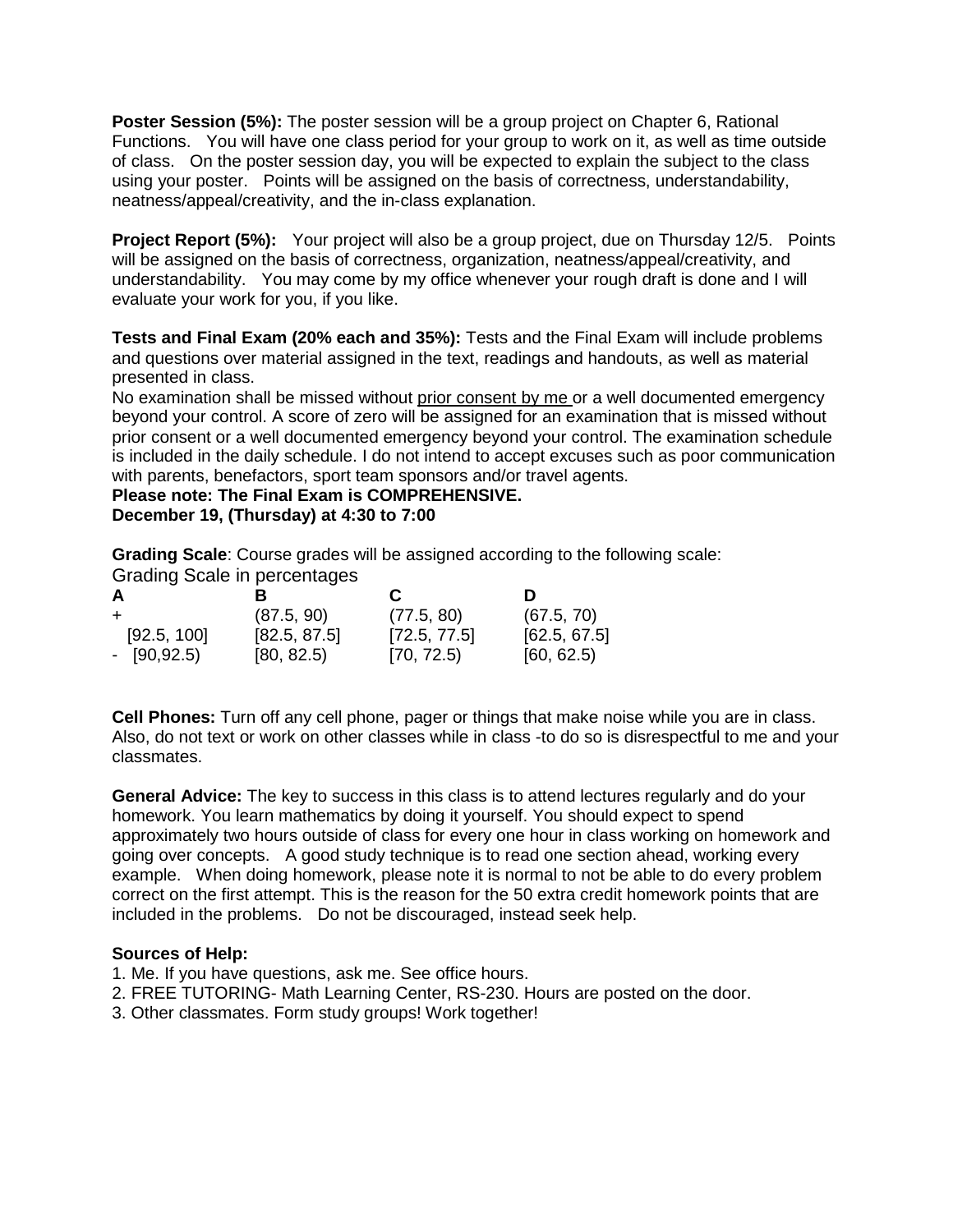| <b>WEEK</b>    | Tuesday                                                                                         | Thursday                                                                                                                            |
|----------------|-------------------------------------------------------------------------------------------------|-------------------------------------------------------------------------------------------------------------------------------------|
| 1              |                                                                                                 | 9/5<br>Course introduction<br>$1.1 - 1.2$<br>The Real Number System<br><b>Using Your Textbook</b>                                   |
|                | 9/10                                                                                            | 9/12                                                                                                                                |
| $\overline{2}$ | $1.2 - 1.4$<br><b>Properties of Reals</b><br><b>Algebraic Expressions</b><br>Math as a Language | 1.5, 2.1<br><b>Algebraic Expressions</b><br><b>Linear Equations</b><br><b>Class time skills</b>                                     |
|                |                                                                                                 |                                                                                                                                     |
|                | 9/17                                                                                            | 9/19                                                                                                                                |
| 3              | $2.2 - 2.3$<br><b>Linear Equations</b><br>Problem Solving<br>Group study skills                 | $2.4 - 2.5$<br>Inequalities<br><b>Absolute Value Equations</b><br>Learning strategies                                               |
|                | 9/24                                                                                            | 9/26                                                                                                                                |
| 4              | $3.1 - 3.2$<br>Coordinates<br><b>Graphs of Equations</b><br>Memory skills                       | $3.3 - 3.5$<br><b>Graphs of Linear Equations</b><br><b>Equations of Lines</b><br><b>Graphs of Inequalities</b><br>Test study skills |
|                |                                                                                                 |                                                                                                                                     |
|                | 10/1                                                                                            | 10/3                                                                                                                                |
| 5              | day off                                                                                         | $3.6 - 3.7$<br><b>Relations and Functions</b><br><b>Graphs of Functions</b><br><b>Review</b><br>Test taking strategies              |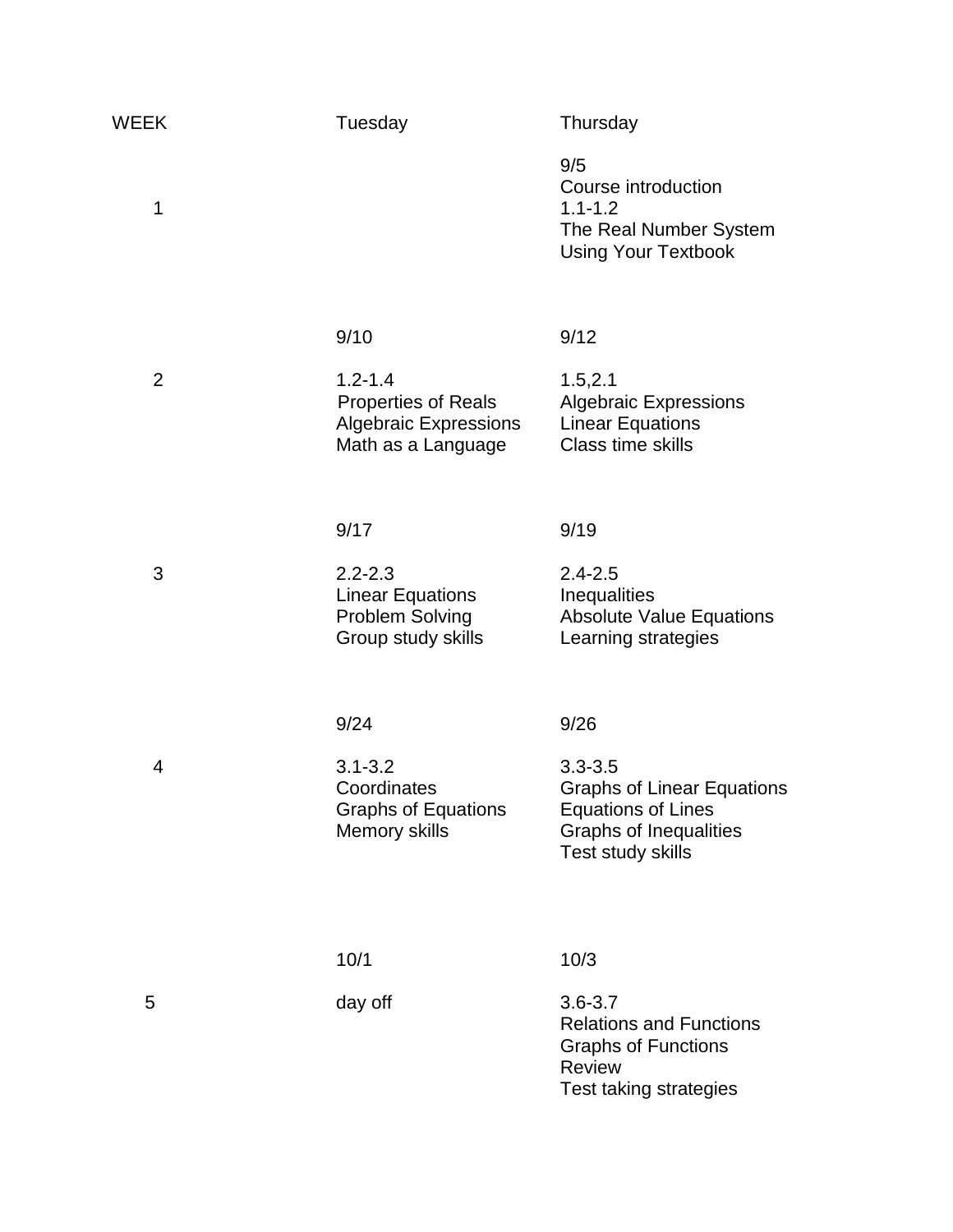|                | 10/8                                                                      | 10//10                                                                                                     |
|----------------|---------------------------------------------------------------------------|------------------------------------------------------------------------------------------------------------|
| 6              | Exam 1<br>Chapters 1-3                                                    | $4.1 - 4.2$<br><b>Systems of Equations</b><br>Linear Systems in 2 Variables<br>Keeping a Positive Attitude |
|                | 10/15                                                                     | 10/17                                                                                                      |
| $\overline{7}$ | $4.3 - 4.4$<br><b>Linear Systems</b><br><b>Matrices</b>                   | 4.5, 5.1<br><b>Linear Systems</b><br>Determinants<br><b>Systems of Inequalities</b>                        |
|                | 10/22                                                                     | 10/24                                                                                                      |
| 8              | $5.1 - 5.3$<br>Exponents<br>Polynomials                                   | $5.4 - 5.6$<br><b>Factoring Polynomials</b>                                                                |
|                | 10/29                                                                     | 10/31                                                                                                      |
| 9              | Chapter 6<br>Poster session prep                                          | Chapter 6<br><b>Poster Presentation</b>                                                                    |
|                | 11/5                                                                      | 11/7                                                                                                       |
| 10             | 7.1<br><b>Radicals</b>                                                    | Exam 2                                                                                                     |
|                | <b>Rational Exponents</b><br><b>Review</b>                                | Chapters 4-6                                                                                               |
|                | 11/12                                                                     | 11/14                                                                                                      |
| 11             | $7.2 - 7.3$<br><b>Simplifying Radicals</b><br><b>Addition of Radicals</b> | $7.4 - 7.5$<br><b>Multiplication of Radicals</b><br><b>Radical Equations</b><br>Applications               |